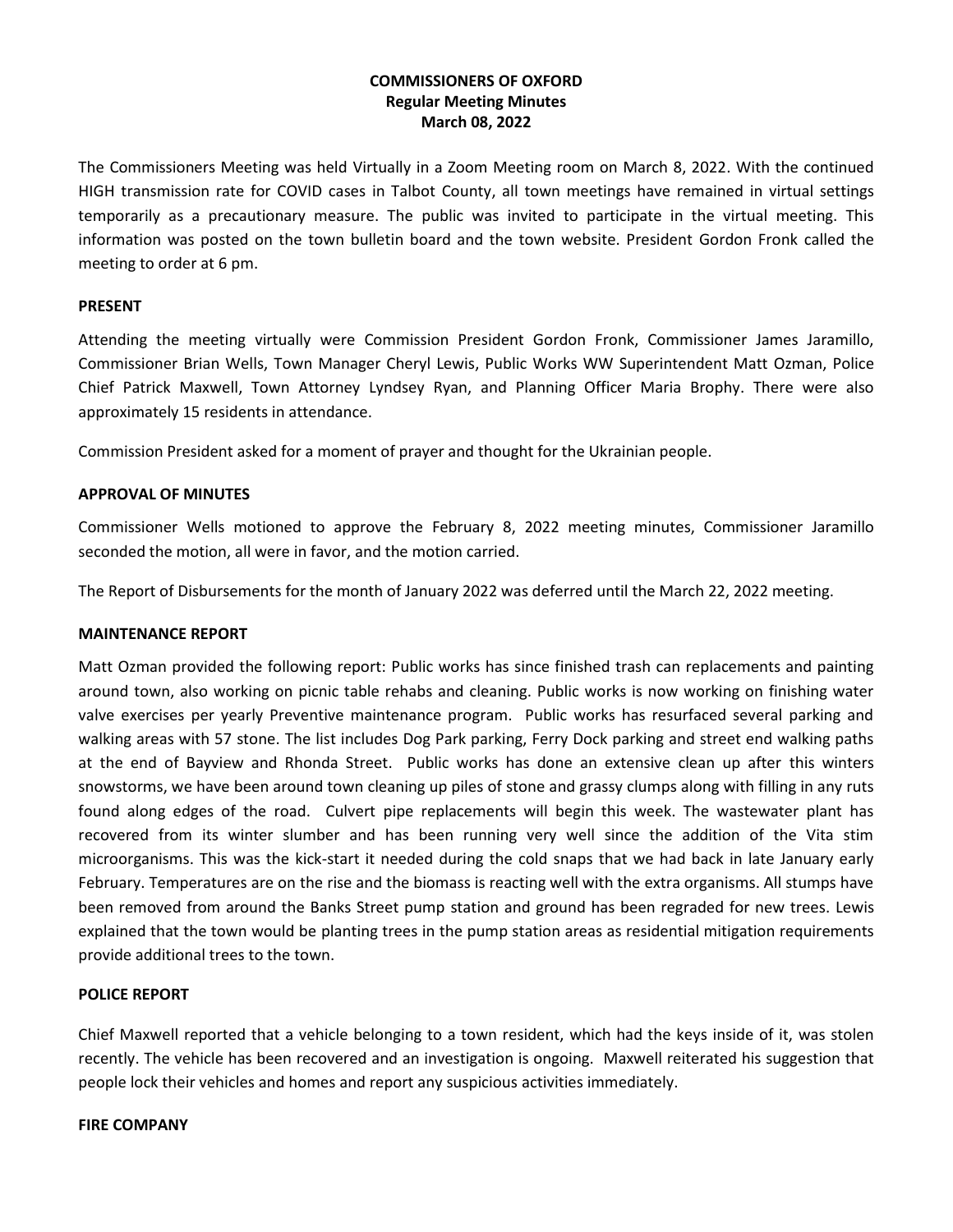Chief Graham Norbury proved the following report for the 4 week period from Feb 10 thru Mar 8. Fire/Rescue: 6 calls: 1 in first-due and 5 mutual aid; 65 miles traveled; 44 member responses; 36 hours worked. Medical: 12 calls : 6 patients transported, 1 fire standby (CO incident), 4 citizen assists, 1 automatic alarm; 149 miles traveled; 68 member responses; 60 hours worked.

During the period we've experienced lower call volumes than we might expect. I don't think there is much to be read into this, other than statistics usually catch up eventually. For example, we almost went two complete weeks without a call, then received three calls in a single day. The much-appreciated bump in fire company membership last summer continues to show its positive effect on both response times and overall level of equipment staffing. The new members are working hard and enthusiastically training!

Hospital status appears to be stabilizing. While still busy, the trend towards more reasonable wait-times continues.

President Fronk made note of the announcement on the fire company sign stating the Auxiliary had raised \$27,000 over the prior year and congratulated them on their significant effort in support of the fire company.

## **UNFINISHED BUSINESS**

President Fronk asked Lewis to elaborate on the Pickleball player request. Lewis stated that the Pickleball players would like to move forward with their request for adding of stripes to the tennis courts for dual use and they have offered to fund the work. She reminded the Commissioners that there was a grant application into the State that included improvements, but they would like to have this done for spring play. At this time, she was simply requesting approval to place the stripes. The Commissioners were in agreement to allow the players to add Pickleball stripes to the existing tennis courts.

President Fronk reminded the Commissioners that the previous request for location of the Middle Passage signage as presented by Barbara Paca at a prior meeting, should be addressed over the next 30 days as Ms. Paca had expressed the desire to have the sign placed on the  $4<sup>th</sup>$  of July as part of a 150-year anniversary celebration. Discussion of possible locations near the Town Dock, including the Customs House property and the Strand grassy area to the east of the dock. Ms. Paca joined the conversation. It was decided that a meeting at the site to review the possible locations would be the next step and discussions regarding the final location would be continued to the next Commissioner's meeting.

## **NEW BUSINESS**

President Fronk read Ordinance 2201 - AN ORDINANCE OF THE TOWN OF OXFORD TO AMEND SECTIONS 19 AND 32 OF THE OXFORD ZONING ORDINANCE TO PROVIDE A PROCESS FOR CONSTRUCTION OF AN ACCESSORY BUILDING ON A LOT WITHOUT A PRINCIPAL USE WHEN NONCONTIGUOUS LOTS ARE IN COMMON OWNERSHIP AND ARE DIVIDED BY A PAPER STREET OR PUBLIC RIGHT OF WAY. Lewis explained that this was a text amendment to the Oxford Zoning Ordinance, which would apply in very few situations. She provided the example of a current property consisting of two parcels on one deed that were divided by a paper street and a pedestrian path, stating that in this case the owner can only put their accessory structures on the same side of the paper street as the principal residence, this would allow them to put a storage shed or garage on the second parcel. If a property owner decided to use this option, they would then be required to enter into a recordable agreement that the noncontiguous parcels must remain in common ownership and the owner would be required to maintain the paper street and/or public right of way for the benefit of public access. Following discussion, Commissioner Fronk motioned to introduce Ordinance 2201, Amending Sections 19 and 32 of the Zoning Ordinance to allow for a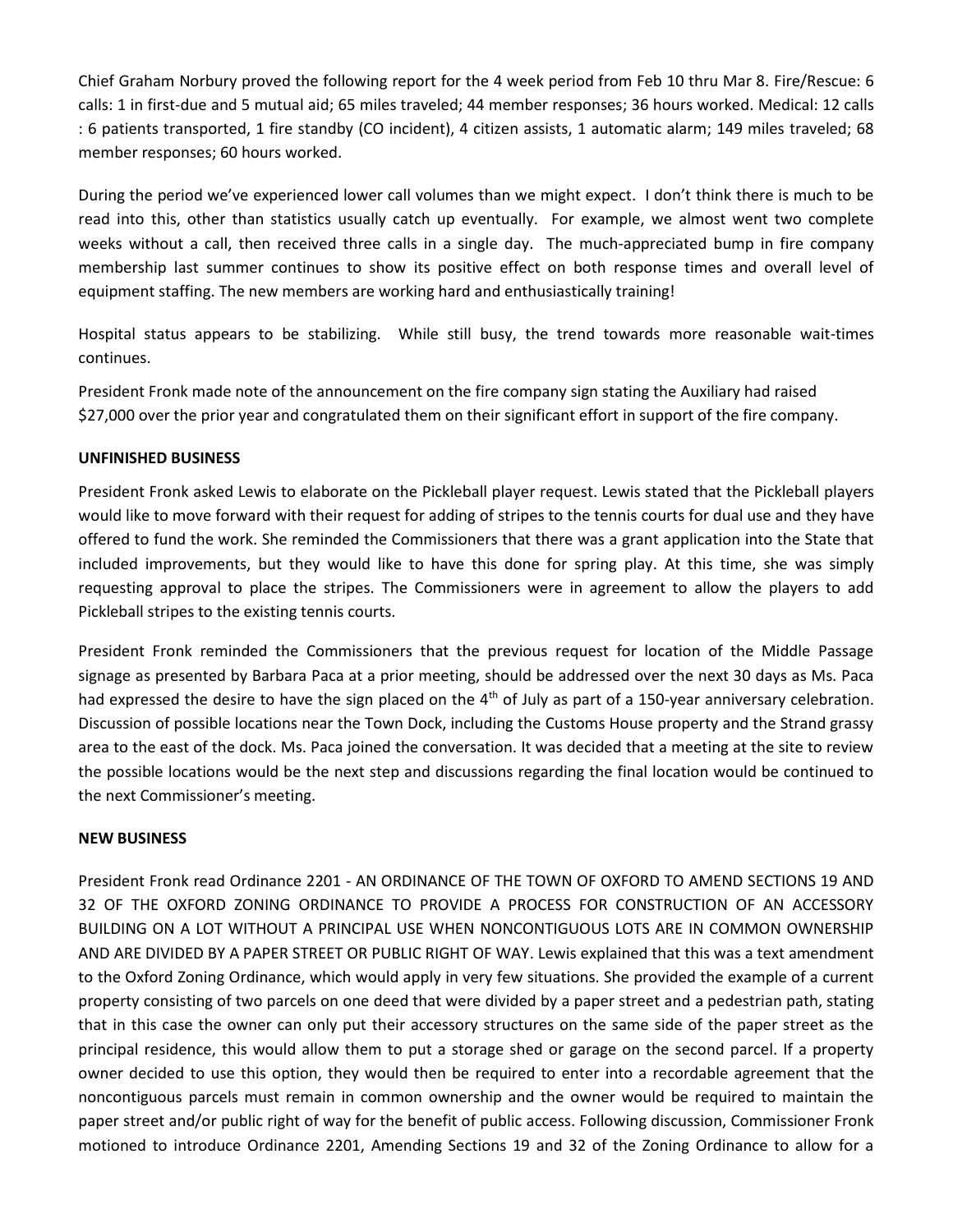process for construction of an accessory building or structure on a noncontiguous lot if it met the conditions of the proposed ordinance, Commissioner Wells seconded the motion. Lewis stated the introduced Ordinance 2201 would be referred to the Planning Commission for a recommendation and a Public Hearing on the Ordinance would be scheduled for April 12, 2022 at the regular Commissioners Meeting.

Lewis informed the Commissioners that the Speed Camera Bill that Delegate Mautz had submitted last year was once again being submitted to the state legislators for consideration. HB 1262, as displayed virtually, would add a single location, near the intersection of Bonfield Ave and Oxford Road, to the existing state speed camera legislation. If this bill was successful, it would enable the town to pursue the implementation of a speed camera at this location, but was not a commitment to install the camera.

The state has implemented a new program, that is currently funded to run through December 31, 2023, that would offer assistance to low-income households that had fallen behind on their water and sewer payments. Lewis stated that she did not believe we had anyone that would qualify for this assistance at this time and that unlike other communities, Oxford did not turn water off if someone was behind on their payment. Attorney Ryan added that other communities, where there was a need, were adopting the program but were also concerned with the volume of administrative effort required to operate the program. Lewis stated she would continue to review the program, and should a recommendation to participate be presented, Commissioner approval of the MOU would be required.

Lewis stated that, in coordination with Talbot County Emergency Management, she was looking at an opportunity to submit a grant application to the Maryland Emergency Management Agency (MEMA) for potential funding of elevation of the most at-risk primary structures located in the Special Flood Hazard Area, along with mitigation funding for stormwater improvements that would reduce the impacts of flooding to structures in low lying areas. A Notice of Interest is required to be submitted to the agency by March 17, 2022, and if accepted, a preliminary submittal by May 31, 2022. Following discussion of the Commissioner Fronk motioned to approve the submittal of a Notice of Interest for the project as described, Commissioner Wells seconded the motion, all were in favor, and the motion carried.

Lewis reminded the Commissioners that previously they had approved contracting of GMB to prepare a study of the town's water system to identify improvements. USDA had expressed interest in a comprehensive study in order to determine current and future needs of the system and potential funding. The study, known as a PER or preliminary engineering report, is currently under review with USDA and it is anticipated they will be requesting a funding application at the end of the month. Lewis stated that the current budget for Phase One was 4.4 million dollars, and covered several needs including an upgrade to the Arsenic Removal System, introduction of a Fluoride Removal System, incorporation of water components into the wastewater SCADA system, replacement of the Water Meter Equipment and Billing System, and upgrades to existing Water Lines. She noted that the replacement of the main water line on Morris Street was a component of the PER, but the town had taken advantage of the MDE Water Quality Loan/Loan Forgiveness Program and completed that work in 2021. It is expected that a vote approving the application will be presented at the March 22, 2022 meeting. At this time, it is not clear whether USDA would be offering Loan or Loan/Grant funding, as this would be determined after review of our PER and our financial information.

## **LETTERS AND REQUEST**

Lewis stated that the Oxford Garden Club had asked to hold their annual Secret Gardens of Oxford Tour, which includes ticket sales and a shed sale in Town Park. As this was a considerably smaller event than Oxford Day, she